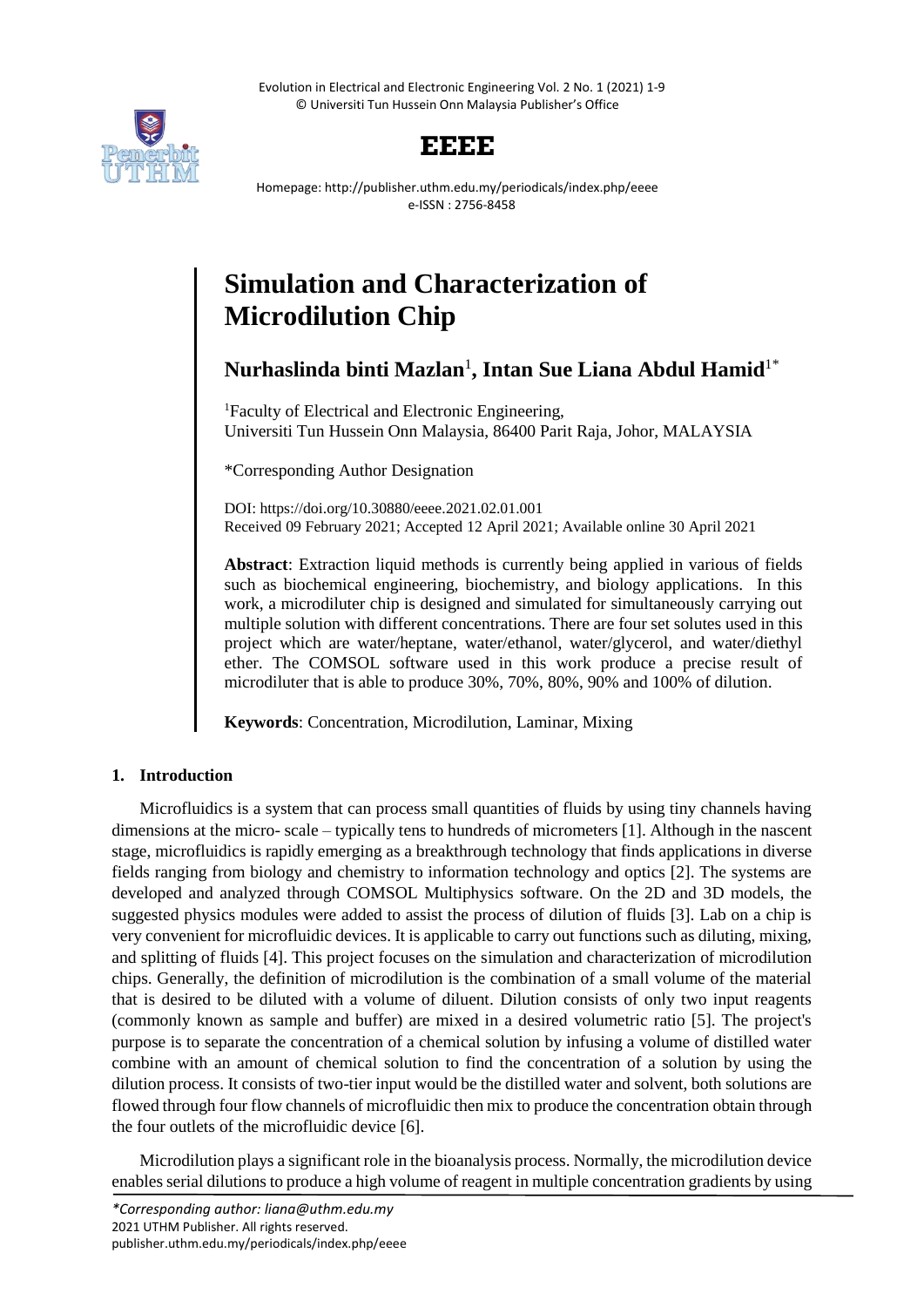the dilution technique. The goal of designed a microdilution chip is to avoid waste and to obtain quantitative data. The functional performance of passively operated diluting microfluidics is sensitive with respect to the channel network dimensions, the precision of the simulation as well as the pressure applied because the whole network is linked together. The local and global changes in hydrodynamic resistance caused by dilute in particular make the task of developing a robust microfluidic design challenging as the designer has to consider plenty of interdependencies that all affect the intended behavior. Normally, its functionality is validated after the design by producing a prototype and testing it with physical experiments. When the interface is not implemented as expected, the designer must go back, revise the design, and repeat the manufacturing and experiments as well. This current design process is based on multiple refining and design testing iterations and produces high costs.

#### **2. Materials and Methods**

COMSOL Multiphysics v5.5 is used in handling this project. In the simulation process, the method is used to obtain an approximate solution by using numerical simulation. The discretization method used approximates the differential equations through a system algebraic equation, which can be solved on a computer [12]. There are three sequence phases before COMSOL Multiphysics produces results. The begins with the development of microdilution chip, sub-domain setup, boundary setup, mesh generation, simulation to post output processing. The phases are classified under pre-processing, processing, and post-processing as shown in Figure 1 below.



**Figure 1: COMSOL Multiphysics phase sequences**

The type of design preferred in this project known as tree design shape. Through research work, tree shape network is a typical practice of pressure-driven systems. For easy understanding, this shape is usually considered as an analogy to the electronic circuit as plotted in Figure 2. Where the pressure drop ∆P, volumetric flow rate Q, and hydraulic resistance R correspond to the voltage drop, current and electric resistance respectively. Analogous to Ohm's law, the Hagen – Poiseuille's law  $\Delta P = RQ$  can be simplified. When the pressure drop and channel cross-section of each stage are the same, the hydrodynamic resistance of a channel is proportional to its length R directly proportional to length (L) [13]. Few parameters that must be considered before proceeding to the design process. Which is the diameter of inlets and outlets, length of the channel, diameter between each other for inlets and outlets, the width of the channel.

Figure 3 below shows the technical dimension of microfluidic dilute designed consists of two-port inlets and each with a diameter of 3.0 µm width and high. The diameter of each of the four-port outlets is 3.0 µm width and high. The total length of microdilution is 44.0µm. The width of the microdilution is around 21.0  $\mu$ m, and the length of the channel is 12  $\mu$ m. In terms of, T-junction should be short to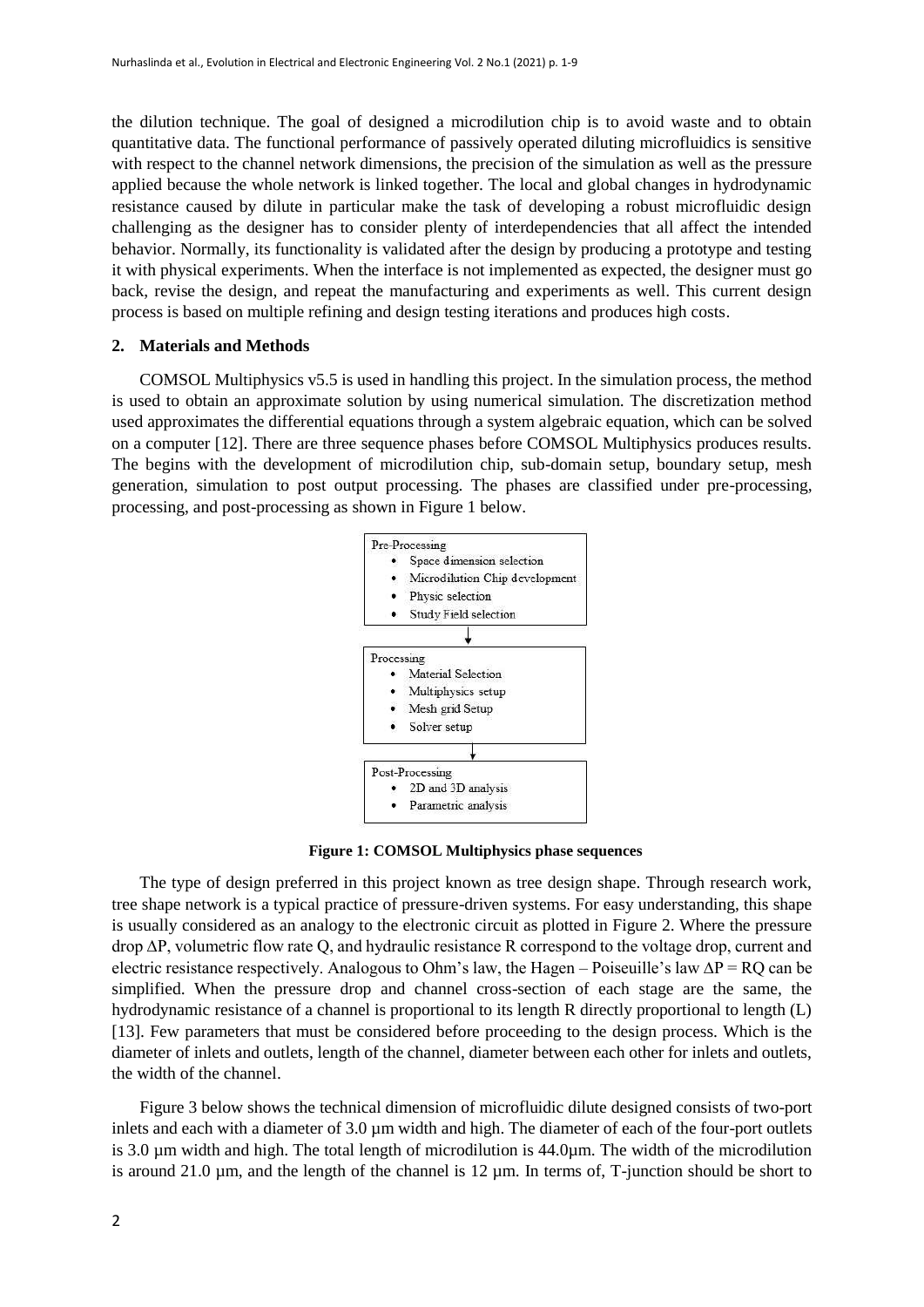provide low resistance so that, the performance of fluid smooth to flow via a channel with high performance [18]. The depth of microdiluter channel is 1µm. Meanwhile, the width of the channel is set to 1µm, to ensure the performance of dilution in high-performance conditions. The three dimensional view of the microdiluter is described in Figure 4.



**Figure 2: Electronic Circuit Plotted [13]**



**Figure 3: Technical dimension of microdilution designproduced in COMSOL Multiphysics version 5.5**



**Figure 4: Tilt view of 3D microdilution design produced in COMSOL Multiphysics**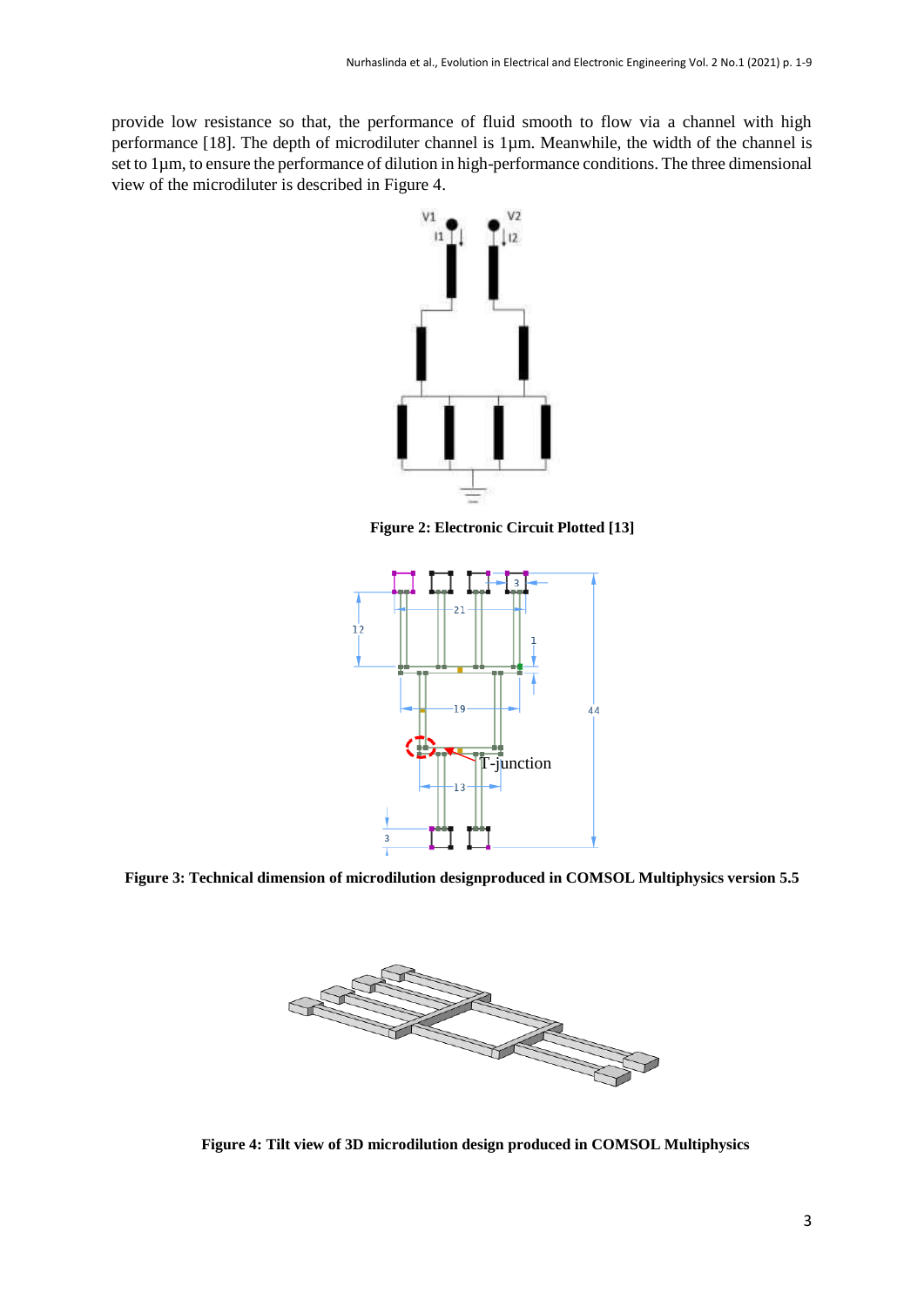#### **3. Results and Discussion**

The discussion will focus on the analysis of four different solutions by using microdilution chip design. The method is the diluting analysis according to the changes of color intensity. The output each of solution is analyzed in terms of percentage dilution occurred and the potential model to produce accurate data. Therefore, concentration surface is used to analyze the percentage dilution of solute while standard deviation concentration is used for quantifying the level of accuracy data occurred. The result analysis each of solute is then compared and discussed in the last section.

#### 3.1 Results

The changes of color intensity for concentration profile microdilution chip for glycerol/water solute shown in Figure 5 the red color and blue color indicate that there are two fluids involved. The green color indicates the complete diluting which results in 0.5mol/m3 in the concentration of the solutes. The red color at one inlet with a concentration of 1 mol/m3 and blue color on the other inlet with a concentration of 0 mol/m3 were spread towards microdilution chip.



**Figure 5: The changes of color intensity for concentration profile microdilution chip for glycerol/water solute**

#### 3.2 Dilution percentage analysis

Four sets of solutions were simulated and the results presented below are reviewed by the difference value of percentage dilution occurred each of outlets and standard deviation concentration. The performance of diluting each solute and the level of data precision of the device was characterized by determining the changes of color intensity. Figure 6, 7, 8 and 9 below shows the different values of percentage dilution that occurred for each outlet at complete diluting, for each set of mixed solutions. The detail percentage of dilution for each set is as listed in Table 1, 2, 3 and 4.



**Figure 6: Dilution performance of Water/Heptane solute**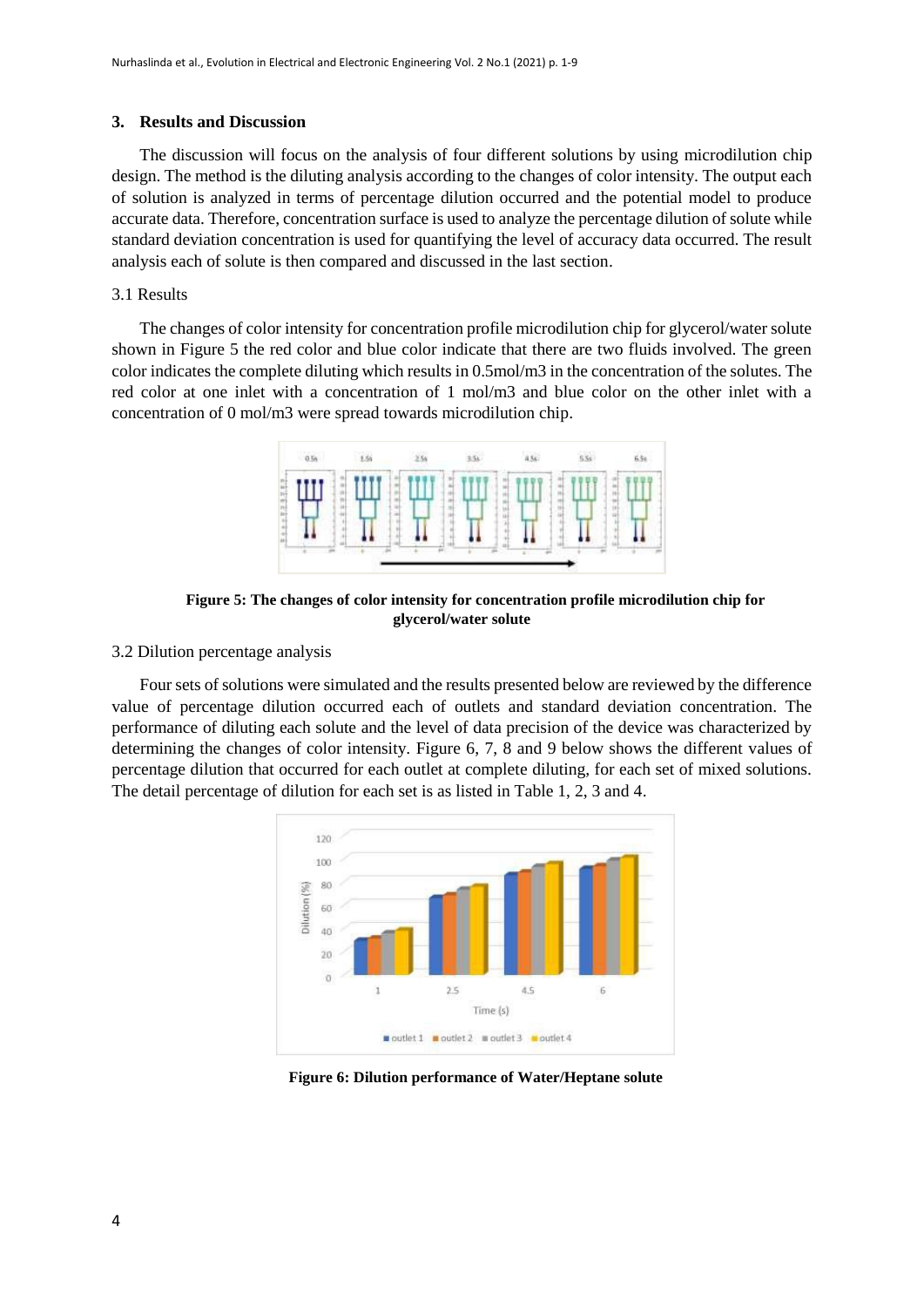|          | 1(s)  | 2.5(s) | 4.5(s) | 6(s)  |
|----------|-------|--------|--------|-------|
| outlet 1 | 29.46 | 66.26  | 85.82  | 91.26 |
| outlet 2 | 31.34 | 68.50  | 88.14  | 93.60 |
| outlet 3 | 35.86 | 73.36  | 92.98  | 98.44 |
| outlet 4 | 38.24 | 75.84  | 95.36  | 100.8 |

**Table 1: Percentage of dilution Water/Heptane solute (%)**



**Figure 7: Dilution performance of Water/Ether solute**

|          | 1(s)  | 2.5(s) | 4.5(s) | 6(s)  |
|----------|-------|--------|--------|-------|
| outlet 1 | 29.44 | 66.26  | 85.82  | 91.26 |
| outlet 2 | 31.32 | 68.52  | 88.14  | 93.60 |
| outlet 3 | 35.86 | 73.36  | 92.98  | 98.44 |
| outlet 4 | 38.22 | 75.84  | 95.38  | 100.8 |

**Table 2: Percentage of dilution Water/Ether solute (%)**



■ outlet 1 ■ outlet 2 ■ outlet 3 ■ outlet 4

**Figure 8: Dilution performance of Water/Glycerol solute**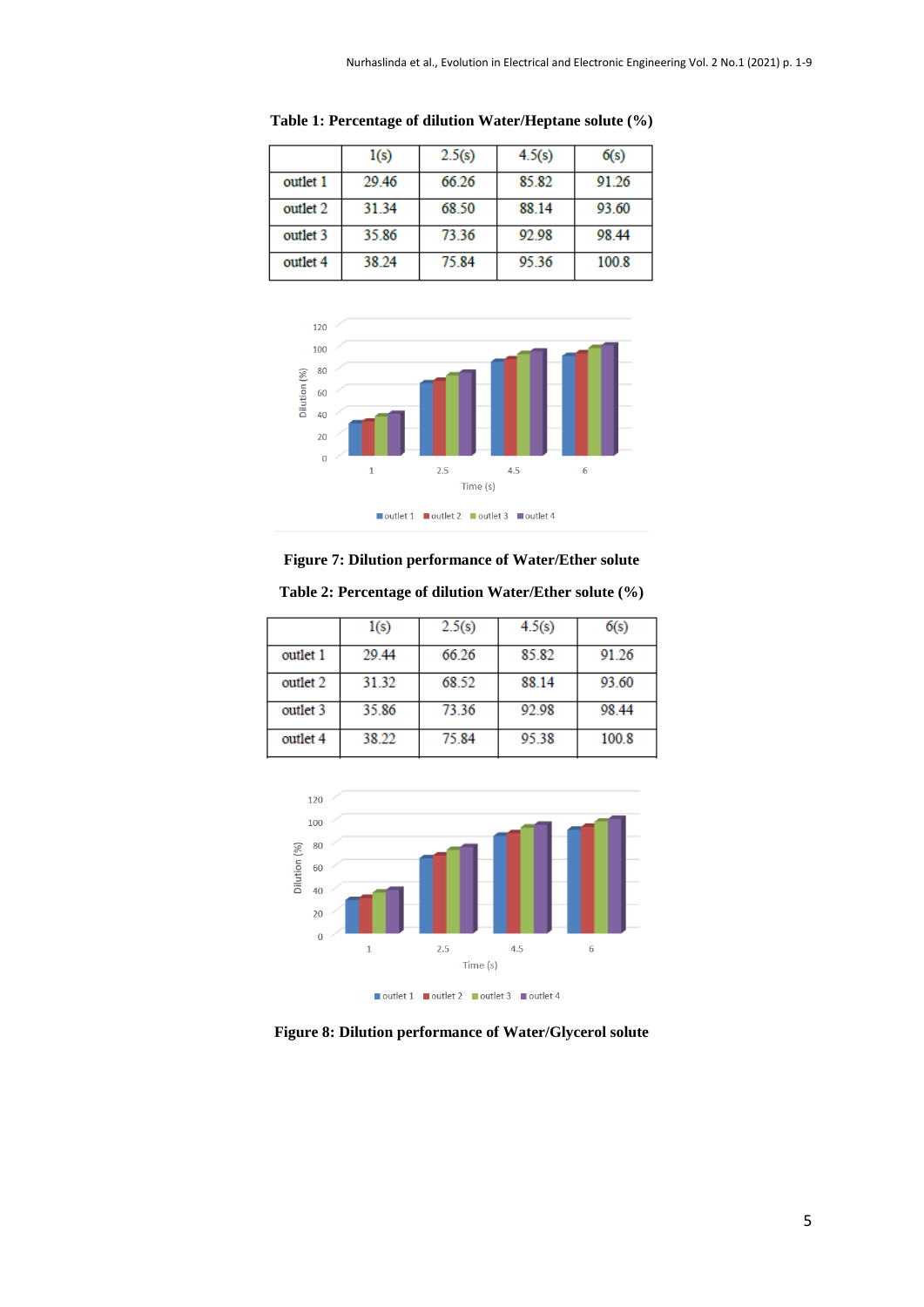|          | 1(s)  | 2.5(s) | 4.5(s) | 6(s)   |
|----------|-------|--------|--------|--------|
| outlet 1 | 29.46 | 66.26  | 85.88  | 91.22  |
| outlet 2 | 31.34 | 68.52  | 88.20  | 93.56  |
| outlet 3 | 35.86 | 73.38  | 93.04  | 98.40  |
| outlet 4 | 38.24 | 75.84  | 95.44  | 100.76 |





■ outlet 1 ■ outlet 2 ■ outlet 3 ■ outlet 4

**Figure 9: Dilution performance of Water/Ethanol solute**

|          | 1(s)  | 2.5(s) | 4.5(s) | 6(s)   |
|----------|-------|--------|--------|--------|
| outlet 1 | 29.46 | 66.24  | 85.80  | 91.26  |
| outlet 2 | 31.34 | 68.50  | 88.12  | 93.60  |
| outlet 3 | 35.86 | 73.36  | 92.96  | 98.44  |
| outlet 4 | 38.24 | 75.82  | 95.36  | 100.80 |

According to Figure 6-9, each of solute has produced linearity of dilution. The significant change value occurred at each time. Four types of fluids and water have flowed through devices at a combined flow rate of 1.7x10-11 m3s-1. This value of flowrate is preferred because it represents the most likely flow rate that will be used with future cell studies it is fast enough to provide sufficient nutrients and remove waste, yet slow enough to not excessively shear cells. The resulting dilutions were close to the actual values. The greatest discrepancy occurred at the variety levels, which had normalized concentrations of 29.46%, 68.50%, 88.12%, 91.26%, and 100.8% for 30%, 70%, 90% and 100% values.

#### 3.3 Standard deviation for concentration

Figure 10 shows the summarize value of standard deviation for four set of solutions. Based on the result obtained of four different solutes, the standard deviation for each solution in each dilution channel, the maximum standard deviation was  $\pm$  1.8x10-05 while the minimum was  $\pm$  1.2x10-05. The level of precision shows the data obtained still in high precision categorization. Therefore, to improve the stability and accuracy of the molecular gradient, the number of splitting stages of the tree shapes network needs to be increased.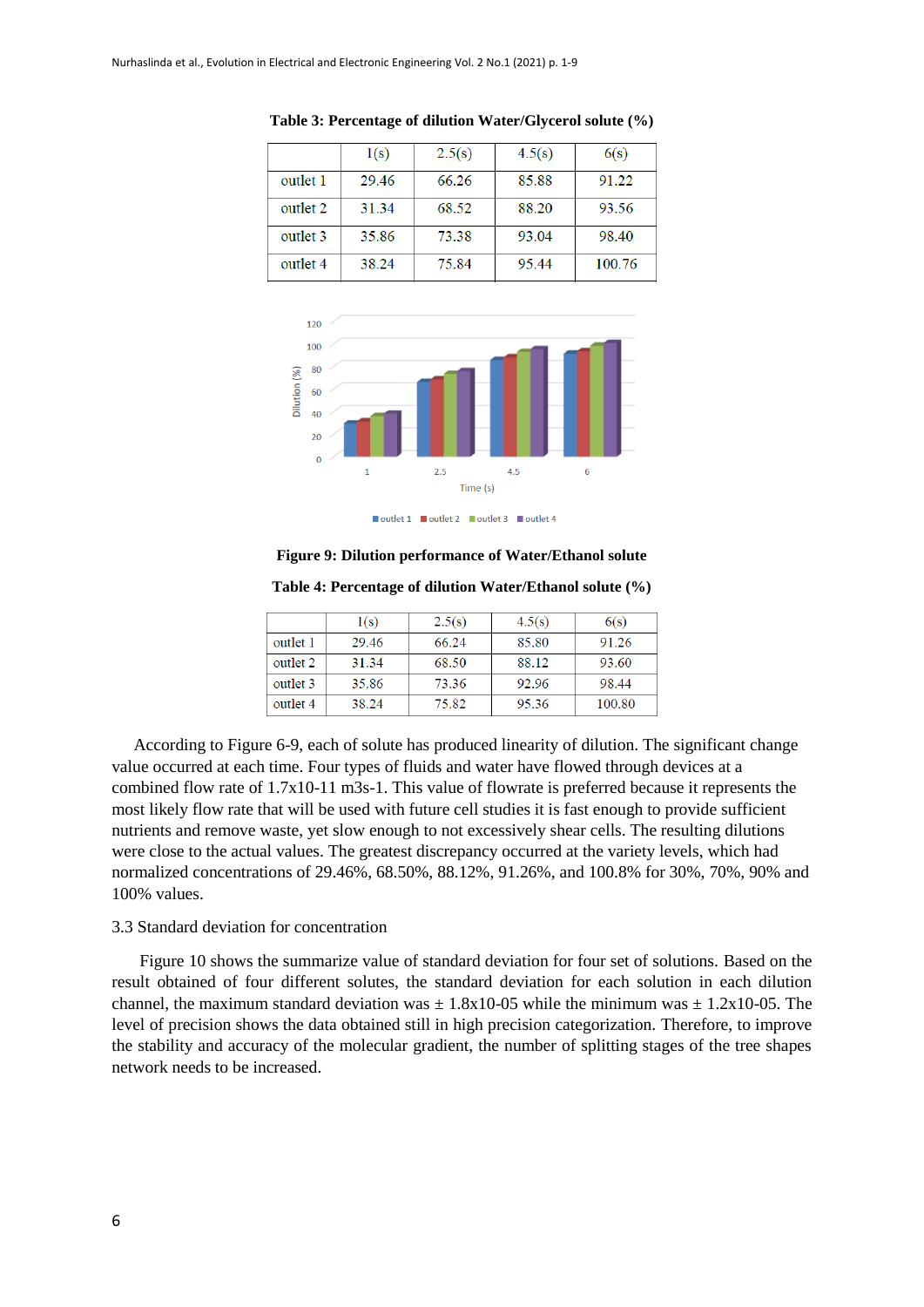

**Figure 10: Standard Deviation at outlet for each solute**

#### **4. Conclusion**

Overall, in this project, the microdilution chip design is successfully developed according to specific dimensions in two and three-dimensional. Based on the result analysis showed the characteristic of the device is capable of generating various percentage dilutions. The higher efficiency of the device was demonstrated by characterizing dilution linearity with one flow rate multiple times. Even though the precision is slightly unstable, the data obtained is close to 0 value. It means this device has the potential to produce high accuracy data. Therefore, Further research with various forms of design can be done to improve the level accuracy data with increase the number of splitting stages of the tree shape network.

#### **Acknowledgement**

. The author would like to thanks the Faculty of Electrical and Electronic Engineering, Universiti Tun Hussein Onn Malaysia for the facilities especially Mechatronic Laboratory that has been provided to complete this project and for its support.

#### **References**

- [1] Elshikh, M., Ahmed, S., Funston, S., Dunlop, P., McGaw, M., Marchant, R., & Banat, I. M. (2016). Resazurin-based 96-well plate microdilution method for the determination of minimum inhibitory concentration of biosurfactants. Biotechnology letters, 38(6), 1015- 1019.
- [2] Helios, K., Maniak, H., Sowa, M., Zierkiewicz, W., Wąsińska-Kałwa, M., Giurg, M., ... & Krauze, K. (2017). Silver (I) complex with 2-amino-4, 4α-dihydro- 4α, 7-dimethyl-3 Hphenoxazin-3-one (Phx-1) ligand: crystal structure, vibrational spectra and biological studies. Journal of Coordination Chemistry, 70(20), 3471-3487.
- [3] Lin, Y., Gao, C., Gritsenko, D., Zhou, R., & Xu, J. (2018). Soft lithography based on photolithography and two-photon polymerization. Microfluidics and Nanofluidics, 22(9).
- [4] M. Trebbin, K. Kruger, D. DePonte, S. V. Roth, H. N. Chapman, & S. Forster,"Microfluidic liquid jet system with compatibility for atmospheric and high-vacuum conditions," Lab on a Chip, vol.14, pp. 1733-1745, 2014.
- [5] Bhattacharjee, S., Poddar, S., Roy, S., Huang, J. D., & Bhattacharya, B. B. (2016). Dilution and mixing algorithms for flow-based microfluidic biochips. IEEE Transactions on Computer-Aided Design of Integrated Circuits and Systems, 36(4), 614-627.
- [6] Connor, N. (2019, June 03). What is Laminar Flow Viscous Flow Definition. Retrieved October 19, 2020, from https://www.thermal-engineering.org/what-is- laminar-flow-viscousflow-definition/.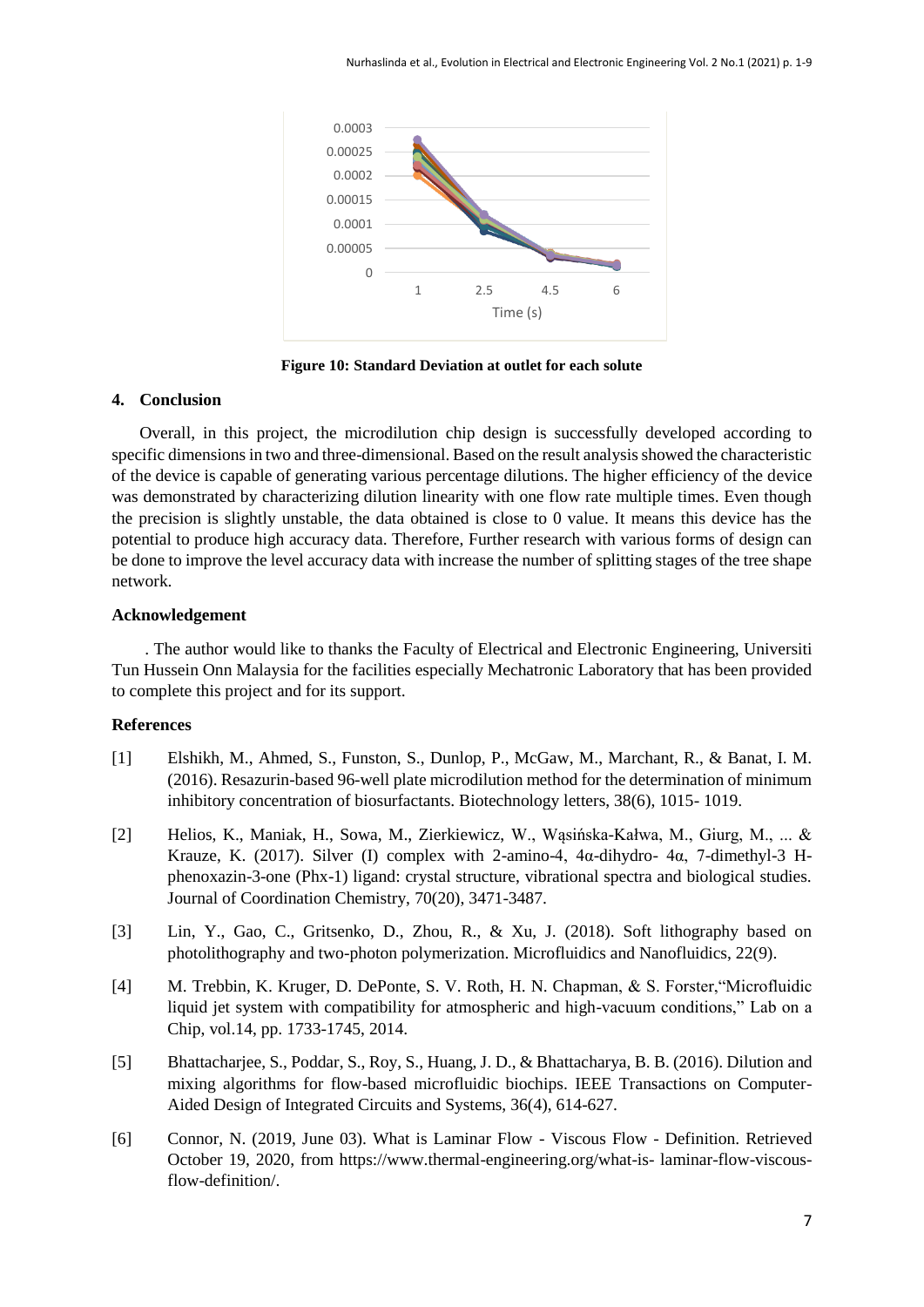- [7] Sundra, S., Soon, C. F., Zainal, N., Tee, K. S., Ahmad, N., & Gan, S. H. (2017). The Effects of Micromixing Two Solutions of Two Concentrations in a Two Tier PDMS Micromixer. IOP Conference Series: Materials Science and Engineering, 226, 012121.
- [8] Faustino, V., Catarino, S. O., Lima, R., & Minas, G. (2016). Biomedical microfluidic devices by using low- cost fabrication techniques: A review. Journal of biomechanics, 49(11), 2280- 2292.
- [9] Onlaor, K., Thiwawong, T., & Tunhoo, B. (2016). Bi- stable switching behaviors of ITO/EVA:ZnO NPs/ITO transparent memory devices fabricated using a thermal roll lamination technique. Organic Electronics, 31, 19– 24.
- [10] Moumen, A. E., Tarfaoui, M., & Lafdi, K. (2019). Modelling of the temperature and residual stress fields during 3D printing of polymer composites. The International Journal of Advanced Manufacturing Technology, 104(5-8), 1661–1676.
- [11] Gale, B., Jafek, A., Lambert, C., Goenner, B., Moghimifam, H., Nze, U., & Kamarapu, S. (2018). A Review of Current Methods in Microfluidic Device Fabrication and Future Commercialization Prospects.
- [12] Roussel, N., Spangenberg, J., Wallevik, J., & Wolfs, R. (2020). Numerical simulations of concrete processing: from standard formative casting to additive manufacturing. Cement and Concrete Research, 135, 106075.
- [13] Vasilakis, N., Papadimitriou, K., Morgan, H., & Prodromakis, T. (2019). Modular Pressure and Flow Rate-Balanced Microfluidic Serial Dilution Networks for Miniaturised Point-of-Care Diagnostic Platforms. Sensors, 19(4), 911.
- [14] Vasilakis, N., Papadimitriou, K. I., Morgan, H., & Prodromakis, T. (2018). Novel modular pressure and flow rate balanced microfluidic serial dilution networks on printed circuit boards: Designs, Simulations and Fabrication. bioRxiv, 270124
- [15] Kim, D. N. H., Kim, K. T., Kim, C., Teitell, M. A., & Zangle, T. A. (2017). Soft lithography fabrication of index-matched microfluidic devices for reducing artifacts in fluorescence and quantitative phase imaging. Microfluidics and Nanofluidics, 22(1).
- [16] Giorgi, G., Gomes, R. P., Henriques, J. C., Gato, L. M., Bracco, G., & Mattiazzo, G. (2020). Detecting parametric resonance in a floating oscillating water column device for wave energy conversion: Numerical simulations and validation with physical model tests. Applied Energy, 276, 115421.
- [17] Gale, B., Jafek, A., Lambert, C., Goenner, B., Moghimifam, H., Nze, U., & Kamarapu, S. (2018). A Review of Current Methods in Microfluidic Device Fabrication and Future Commercialization Prospects. Inventions, 3(3), 60.
- [18] Sundra, S., Soon, C. F., Zainal, N., Tee, K. S., & Gan, S.H. (2016). The effects of flow rates to the concentration gradients in a passive micromixer low flow rate provides linear dilution of fluids. 2016 IEEE EMBS Conference on Biomedical Engineering and Sciences (IECBES).
- [19] Vasilakis, N., Papadimitriou, K., Morgan, H., & Prodromakis, T. (2019). Modular Pressure and Flow Rate-Balanced Microfluidic Serial Dilution Networks for Miniaturised Point-of-Care Diagnostic Platforms. Sensors, 19(4), 911.
- [20] Mukherjee, P., Nebuloni, F., Gao, H., Zhou, J., & Papautsky, I. (2019). Rapid Prototyping of Soft Lithography Masters for Microfluidic Devices Using Dry Film Photoresist in a Non-Cleanroom Setting. Micromachines, 10(3), 192.